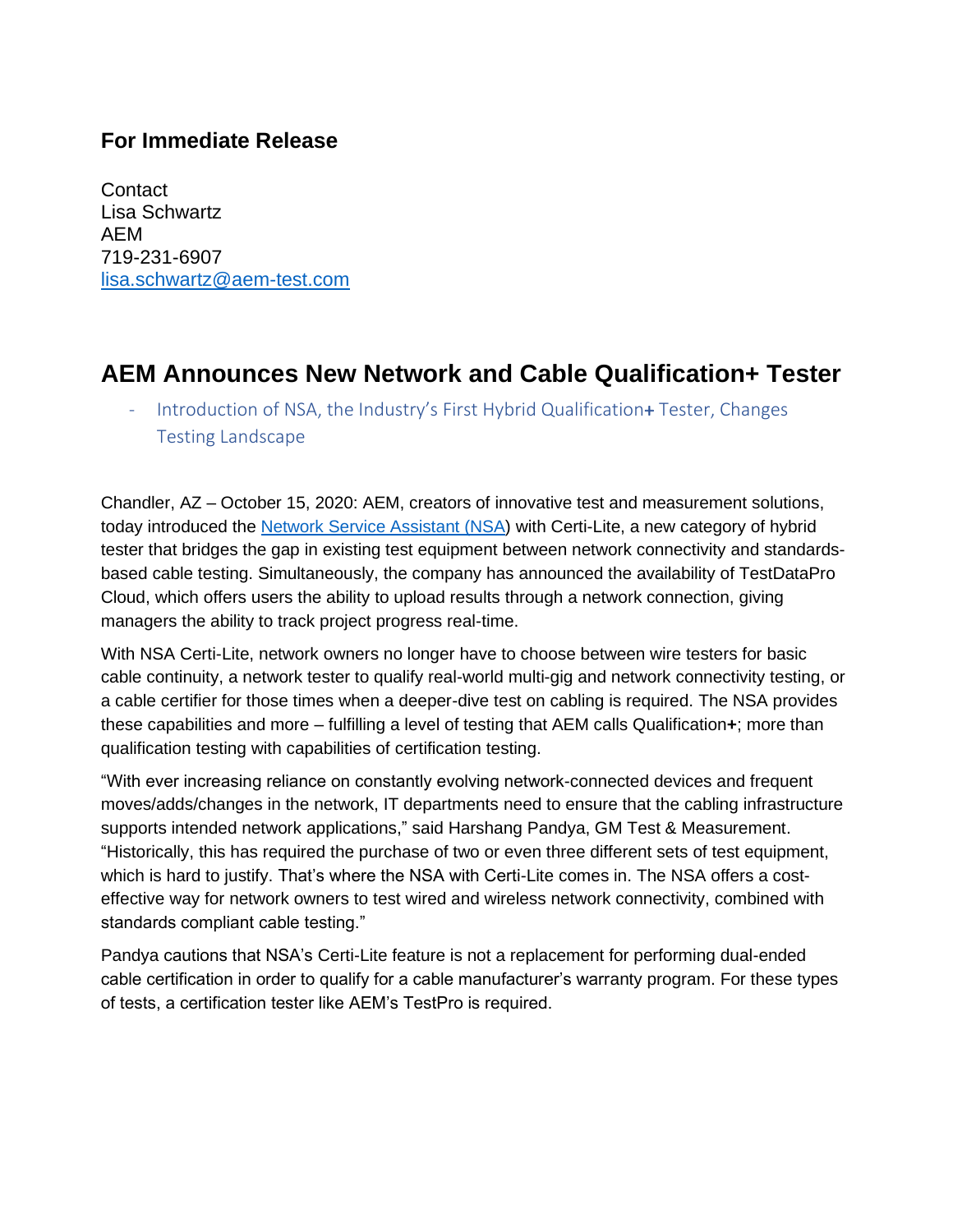## **Qualification+ Testing: New Testing Parameters for New Network Demands**

To meet the evolving needs of today's IT shops, AEM took an entirely new approach to finding a solution that meets all their needs in a single tester, effectively bridging the gap between verification, qualification and certification with the new category of Certification**+**.

This chart details what is covered in each category.

| <b>Verification</b>                                               | Qualification                                                 | Qualification+                                                                 | <b>Certification</b>                                               |
|-------------------------------------------------------------------|---------------------------------------------------------------|--------------------------------------------------------------------------------|--------------------------------------------------------------------|
| <b>Installer, Network</b><br><b>Support, System</b><br>Integrator |                                                               | <b>Network Manager,</b><br><b>System Integrator,</b><br><b>Network Support</b> | Datacom Installer,<br>Network Manager,<br><b>System Integrator</b> |
|                                                                   |                                                               |                                                                                |                                                                    |
|                                                                   |                                                               |                                                                                |                                                                    |
| O                                                                 |                                                               |                                                                                |                                                                    |
| O                                                                 |                                                               |                                                                                |                                                                    |
| ∩                                                                 |                                                               |                                                                                |                                                                    |
| O                                                                 | O                                                             |                                                                                | റ                                                                  |
| <b>The Contract</b>                                               | O                                                             |                                                                                |                                                                    |
| <b>Contract</b>                                                   | O                                                             |                                                                                |                                                                    |
|                                                                   | <b>Contract</b>                                               |                                                                                |                                                                    |
|                                                                   |                                                               |                                                                                |                                                                    |
| <b>The Company</b>                                                |                                                               |                                                                                |                                                                    |
| <b>The Company</b>                                                |                                                               |                                                                                |                                                                    |
| <b>Contract</b>                                                   | <b>Contract</b>                                               |                                                                                |                                                                    |
| <b>The College</b>                                                | <b>Contract</b>                                               |                                                                                |                                                                    |
| <b>Contract</b>                                                   | <b>Contract</b>                                               | <b>Contract</b>                                                                |                                                                    |
| <b>The Contract</b>                                               | <b>The Contract</b>                                           |                                                                                |                                                                    |
| Save Multi-gigabit, PoE, Network Connectivity results for .pdf    | Can existing cable support network speed? Multi-gigabit up to |                                                                                | <b>Network Support</b>                                             |

Certi-Lite provides full RF testing involving the measurement of complex cable parameters such as Return Loss, NEXT, DC Resistance, and TDR of faults. NSA performs single-ended cable testing and comes with a small passive termination plug called *NSA Remote*, which helps reduce the overall cost of the test equipment while providing an ANSI/TIA 1152-A compliant cable test.

The Network Service Assistant is available now. Visit [www.aem-test.com/](http://www.aem-test.com/)nsa for purchasing information.

## **About AEM**

AEM's test and measurement solutions include high-performance handheld network testers and vector network analyzers. These solutions are highly modular and purpose-built for testing of building and automotive Ethernet testing in both field and manufacturing environments. AEM also provides automated handling for the most advanced chip manufacturers in the world helping to deliver many of the most successful products in the 5G economy. AEM's United States headquarters is in Chandler, Arizona. For more information, visit [www.aem-test.com/](http://www.aem-test.com/)nsa.